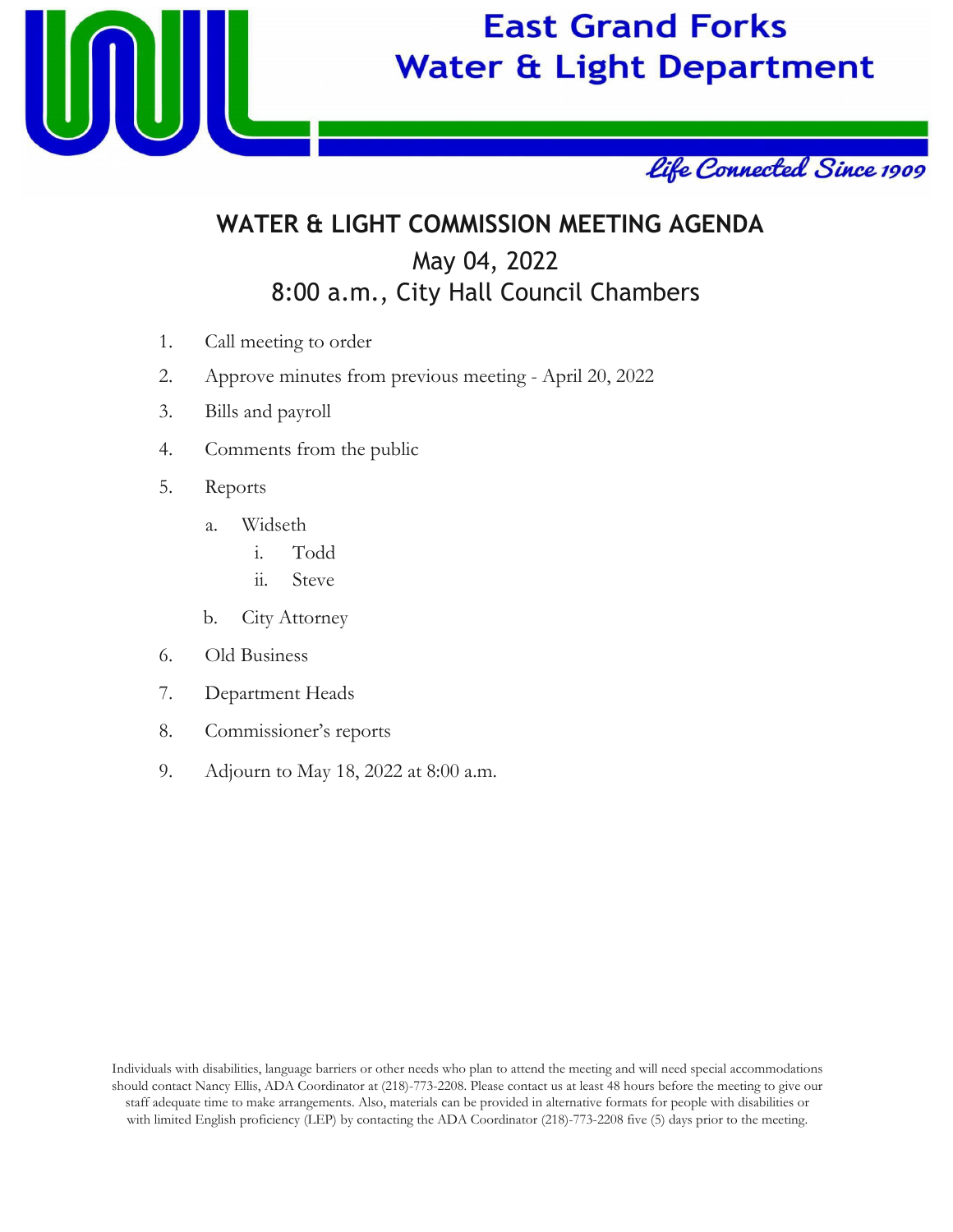Minutes of the regular meeting of the Water, Light, Power and Building Commission of the City of East Grand Forks, Minnesota held on April 20, 2022, at 8:00 am in the City Council Chambers. Present: Beauchamp, Quirk, Grinde, DeMers Absent: None

Also present: Keith Mykleseth, Ron Galstad, Brian Johnson, Todd Grabanski, Steve Emery, Todd Forster, Alex Breyer, Kevin Hatcher, Brianna Feil, Corey Thompson, Karla Anderson and Tyler Tretter.

It was moved by Commissioner Quirk seconded by Commissioner Grinde that the minutes of the previous regular meeting of April 6, 2022, be approved as read. Voting Aye: Beauchamp, Quirk, Grinde, DeMers Voting Nay: None

It was moved by Commissioner Grinde seconded by Commissioner Quirk to authorize the Secretary to issue payment of the recommended bills and payroll in the amount of \$1,575,105.64. Voting Aye: Beauchamp, Quirk, Grinde, DeMers Voting Nay: None

It was moved by Commissioner Grinde seconded by Commissioner Quirk to authorize WSN to prepare plans & specs for the 2022 Watermain Improvement Project; advertise for bids; set bid date for 10am on 5-24-22.

Voting Aye: Beauchamp, Quirk, Grinde, DeMers Voting Nay: None

It was moved by Commissioner Grinde seconded by Commissioner Quirk to adjourn at 8:24 am to the next regular meeting on May 4, 2022, at 8:00 am to be held in the City Council Chambers. Voting Aye: Beauchamp, Quirk, Grinde, DeMers Voting Nay: None

> Lori Maloney Commission Secretary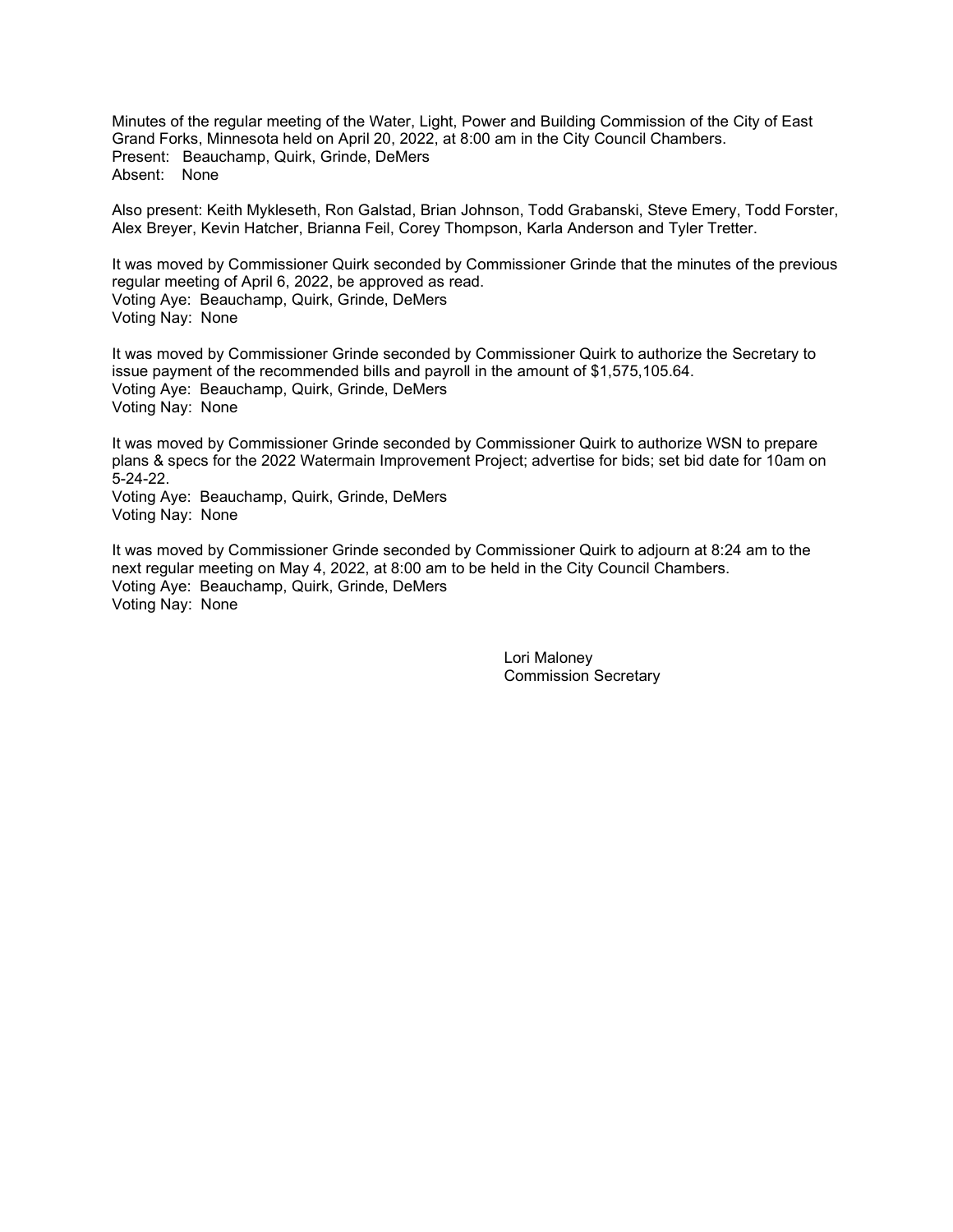### **Accounts Payable**

#### Check Register Totals Only

User: Printed:

khatcher  $5/2/2022 - 2:02 \text{ PM}$ 



P. O. Box 373 East Grand Forks, MN 56721 (218) 773-2483

| <b>Check</b><br>Date |            | <b>Vendor No</b> | <b>Vendor Name</b>                   | <b>Amount</b> | <b>Voucher</b>   |  |
|----------------------|------------|------------------|--------------------------------------|---------------|------------------|--|
| 517714               | 05/04/2022 | <b>ACM502</b>    | Acme Electric Companies              | 530.71        | $\boldsymbol{0}$ |  |
| 517715               | 05/04/2022 | <b>ADV501</b>    | <b>Advanced Business Methods</b>     | 73.45         | $\boldsymbol{0}$ |  |
| 517716               | 05/04/2022 | AWW503           | American Water Works Association     | 81.00         | $\overline{0}$   |  |
| 517717               | 05/04/2022 | <b>ARA500</b>    | Aramark Uniform Services             | 195.75        | $\boldsymbol{0}$ |  |
| 517718               | 05/04/2022 | <b>BOR501</b>    | Border States Electric Supply        | 2,477.92      | $\boldsymbol{0}$ |  |
| 517719               | 05/04/2022 | <b>COR503</b>    | Core & Main                          | 15,471.80     | $\boldsymbol{0}$ |  |
| 517720               | 05/04/2022 | <b>DEI561</b>    | John & Linda Deitz                   | 500.00        | $\boldsymbol{0}$ |  |
| 517721               | 05/04/2022 | <b>DIA501</b>    | Diamond Cleaning Supply              | 143.75        | $\overline{0}$   |  |
| 517722               | 05/04/2022 | <b>EAG501</b>    | Eagle Electric                       | 10,540.58     | $\boldsymbol{0}$ |  |
| 517723               | 05/04/2022 | <b>EGF501</b>    | <b>EGF City</b>                      | 123,614.52    | $\boldsymbol{0}$ |  |
| 517724               | 05/04/2022 | <b>ELE502</b>    | Electro Watchman, Inc                | 6,285.82      | $\boldsymbol{0}$ |  |
| 517725               | 05/04/2022 | <b>EXP501</b>    | Exponent                             | 355.00        | $\mathbf{0}$     |  |
| 517726               | 05/04/2022 | <b>FIS501</b>    | Fisher Scientific Co LLC             | 1,218.53      | $\boldsymbol{0}$ |  |
| 517727               | 05/04/2022 | <b>FRO501</b>    | Frontier Energy Inc                  | 1,851.36      | $\boldsymbol{0}$ |  |
| 517728               | 05/04/2022 | <b>GFT501</b>    | GF Thur-O-Clean                      | 962.69        | $\mathbf{0}$     |  |
| 517729               | 05/04/2022 | UB*01309         | Jennifer Hedia                       | 26.02         | $\boldsymbol{0}$ |  |
| 517730               | 05/04/2022 | <b>HOM501</b>    | Home of Economy                      | 86.90         | $\mathbf{0}$     |  |
| 517731               | 05/04/2022 | UB*01312         | Ifrah Isaq                           | 114.76        | $\boldsymbol{0}$ |  |
| 517732               | 05/04/2022 | LUK562           | Michael Lukasz                       | 500.00        | $\boldsymbol{0}$ |  |
| 517733               | 05/04/2022 | <b>LUN501</b>    | Lunseth Plumbing & Heating           | 863.53        | $\boldsymbol{0}$ |  |
| 517734               | 05/04/2022 | <b>MND506</b>    | MN Dept of Health - Plan Review      | 150.00        | $\boldsymbol{0}$ |  |
| 517735               | 05/04/2022 | <b>NOR507</b>    | Northdale Oil                        | 146.92        | $\overline{0}$   |  |
| 517736               | 05/04/2022 | <b>NOR502</b>    | Northern Plumbing Supply             | 64.13         | $\boldsymbol{0}$ |  |
| 517737               | 05/04/2022 | <b>PIT501</b>    | Pitney Bowes                         | 5,000.00      | $\boldsymbol{0}$ |  |
| 517738               | 05/04/2022 | UB*01310         | Ariel N Redman                       | 200.12        | $\boldsymbol{0}$ |  |
| 517739               | 05/04/2022 | <b>RES501</b>    | Resco                                | 573.34        | $\mathbf{0}$     |  |
| 517740               | 05/04/2022 | <b>RMB500</b>    | RMB Environmental Laboratories, Inc. | 110.00        | $\boldsymbol{0}$ |  |
| 517741               | 05/04/2022 | UB*01311         | Rosemary Rosales                     | 56.56         | $\boldsymbol{0}$ |  |
| 517742               | 05/04/2022 | UB*01313         | Gabriel Ryappy                       | 19.35         | $\boldsymbol{0}$ |  |
| 517743               | 05/04/2022 | <b>CHA502</b>    | The Chamber of EGF/GF                | 112.00        | $\mathbf{0}$     |  |
| 517744               | 05/04/2022 | <b>TOS502</b>    | Toshiba Financial Services           | 603.64        | $\boldsymbol{0}$ |  |
| 517745               | 05/04/2022 | <b>USB502</b>    | US Bank Corporate Payment Systems    | 2,201.95      | $\boldsymbol{0}$ |  |
| 517746               | 05/04/2022 | <b>VAL560</b>    | Valley Golf                          | 2,920.00      | $\boldsymbol{0}$ |  |
| 517747               | 05/04/2022 | <b>VER500</b>    | Verizon Wireless                     | 258.68        | $\boldsymbol{0}$ |  |
| 517748               | 05/04/2022 | <b>VIL560</b>    | Pedro Villareal                      | 350.00        | $\boldsymbol{0}$ |  |
| 517749               | 05/04/2022 | <b>WAT501</b>    | Water & Light Department             | 16,728.90     | $\mathbf{0}$     |  |
| 517750               | 05/04/2022 | <b>WAT503</b>    | Water Research Foundation            | 1,169.00      | $\boldsymbol{0}$ |  |
| 517751               | 05/04/2022 | <b>WES501</b>    | Wesco Receivables Corp               | 1,109.00      | $\boldsymbol{0}$ |  |
| 517752               | 05/04/2022 | <b>WID501</b>    | Widseth Smith Nolting & Assoc Inc    | 56,423.57     | $\mathbf{0}$     |  |
| 517753               | 05/04/2022 | <b>XCE501</b>    | Xcel Energy                          | 4,278.45      | $\overline{0}$   |  |
|                      |            |                  |                                      |               |                  |  |

Check Total:

258,369.70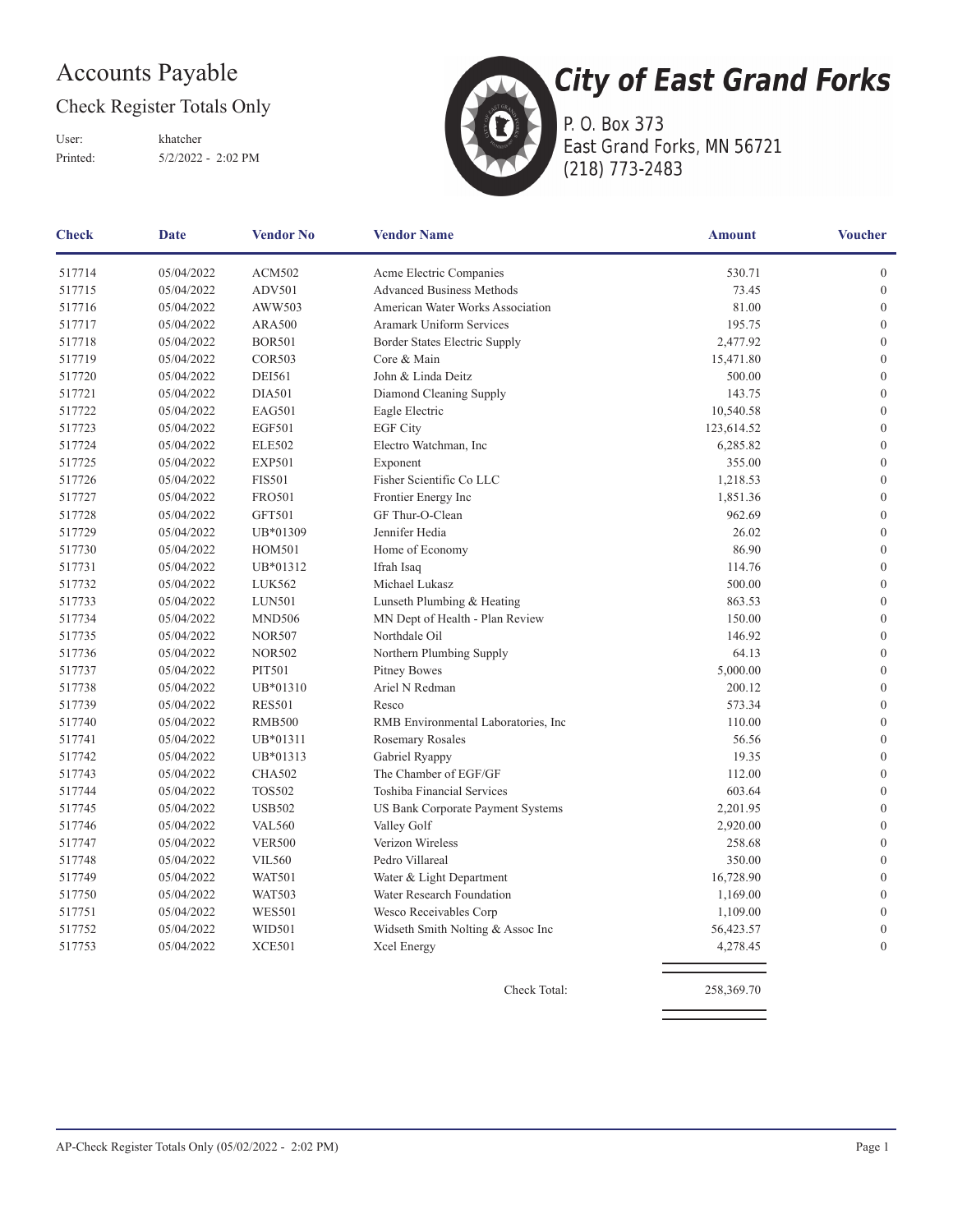#### **Transaction Detail - Summary**

|                   | <b>Posting</b> | <b>MCCG</b> |            | <b>Merchant</b><br><b>Category Code</b>                                                                                                                      | <b>Merchant</b>                               | <b>Merchant</b>       | <b>Taxpayer ID</b> | <b>Trans</b> | <b>Posting</b> |                    |                     |                        |        |
|-------------------|----------------|-------------|------------|--------------------------------------------------------------------------------------------------------------------------------------------------------------|-----------------------------------------------|-----------------------|--------------------|--------------|----------------|--------------------|---------------------|------------------------|--------|
| <b>Trans Date</b> | <b>Date</b>    | Code        | <b>MCC</b> | <b>Description</b>                                                                                                                                           | Name                                          | <b>State/Province</b> | Number (TIN)       | Amount       | <b>Type</b>    | <b>Purchase ID</b> | <b>Trans Status</b> | <b>Disputed Status</b> |        |
|                   |                |             |            |                                                                                                                                                              |                                               |                       |                    |              |                |                    |                     |                        |        |
|                   |                |             |            | Name: TODD GRABANSKI Account Number: **6344 Optional 1: Optional 2: Lost/Stolen Account: Replacement Account: Billing Type: Centrally Billed Account         |                                               |                       |                    |              |                |                    |                     |                        |        |
| 03/28/2022        | 03/29/2022     | 240491      |            | 8220 COLLEGES, UNIVERSITIES                                                                                                                                  | NW LINEMAN COLLEGE<br><b>STUDEN</b>           | ID                    | 820468903          | \$616.00     | Memo           | CIGT-008724C       | Not Reviewed No     |                        |        |
|                   |                |             |            | Name: BRIAN JOHNSON Account Number: **2647 Optional 1: Optional 2: Lost/Stolen Account: Replacement Account: Billing Type: Centrally Billed Account          |                                               |                       |                    |              |                |                    |                     |                        |        |
| 03/22/2022        | 03/25/2022     | 240493      | 3690       | <b>COURTYARD BY MARRIOTT</b>                                                                                                                                 | <b>COURTYARD BY MARRIOTT</b>                  | MN                    | 271592826          | 120.31       | <b>Memo</b>    | M08482             | Not Reviewed No     |                        |        |
| 04/22/2022        | 04/22/2022     | 240493      |            | 7011 OTHER HOTELS                                                                                                                                            | <b>TIMBERLAKE LODGE &amp;</b><br><b>HOTEL</b> | MN                    | 260326278          | 316.44       | Memo           |                    | Not Reviewed No     |                        |        |
|                   |                |             |            | Name: KRIS KOVAR Account Number: **9796 Optional 1: CITY OF EGF Optional 2: Lost/Stolen Account: Replacement Account: Billing Type: Centrally Billed Account |                                               |                       |                    |              |                |                    |                     |                        |        |
| 03/23/2022        | 03/24/2022     | 240499      | 5942       | <b>BOOK STORES</b>                                                                                                                                           | AMZN MKTP US*160OP7LN1                        | <b>WA</b>             | 202936165          | 107.11       | <b>Memo</b>    | 113-6301642-66594  | Not Reviewed No     |                        |        |
| 03/29/2022        | 03/30/2022     | 240499      | 5942       | <b>BOOK STORES</b>                                                                                                                                           | AMZN MKTP US*168NI65C0                        | <b>WA</b>             | 202936165          | 71.72        | <b>Memo</b>    | 113-3753549-35970  | Not Reviewed No     |                        |        |
| 04/02/2022        | 04/04/2022     | 240507      |            | 5045 WHOLESALE COMPUTERS/                                                                                                                                    | SERVER SUPPLY.COM INC                         | <b>NY</b>             | 200822504          | 49.50        | Memo           | 00000000000000000  | Not Reviewed No     |                        |        |
|                   |                |             |            | Name: MEL METZ Account Number: **0924 Optional 1: Optional 2: Lost/Stolen Account: Replacement Account: Billing Type: Centrally Billed Account               |                                               |                       |                    |              |                |                    |                     |                        |        |
| 03/25/2022        | 03/28/2022     | 240506      |            | 5542 AUTOMATED FUEL<br><b>DISPENSERS</b>                                                                                                                     | <b>HOLIDAY STATIONS 3548</b>                  | MN                    | 410880942          | 40.32        | <b>Memo</b>    | 00059939           | Not Reviewed No     |                        |        |
|                   |                |             |            | Name: KEITH MYKLESETH Account Number: **9721 Optional 1: Optional 2: Lost/Stolen Account: Replacement Account: Billing Type: Centrally Billed Account        |                                               |                       |                    |              |                |                    |                     |                        |        |
| 03/22/2022        | 03/24/2022     | 240493      |            | 3501 HOLIDAY INNS                                                                                                                                            | HOLIDAY INN EXPRESS                           | MN                    | 204318385          | 105.96       | Memo           | 1819111            | Not Reviewed No     |                        |        |
|                   |                |             |            | Transaction Detail - Summary / KHatcher25 / 04/26/2022 14:40:00                                                                                              |                                               |                       |                    |              |                |                    |                     |                        | Page 1 |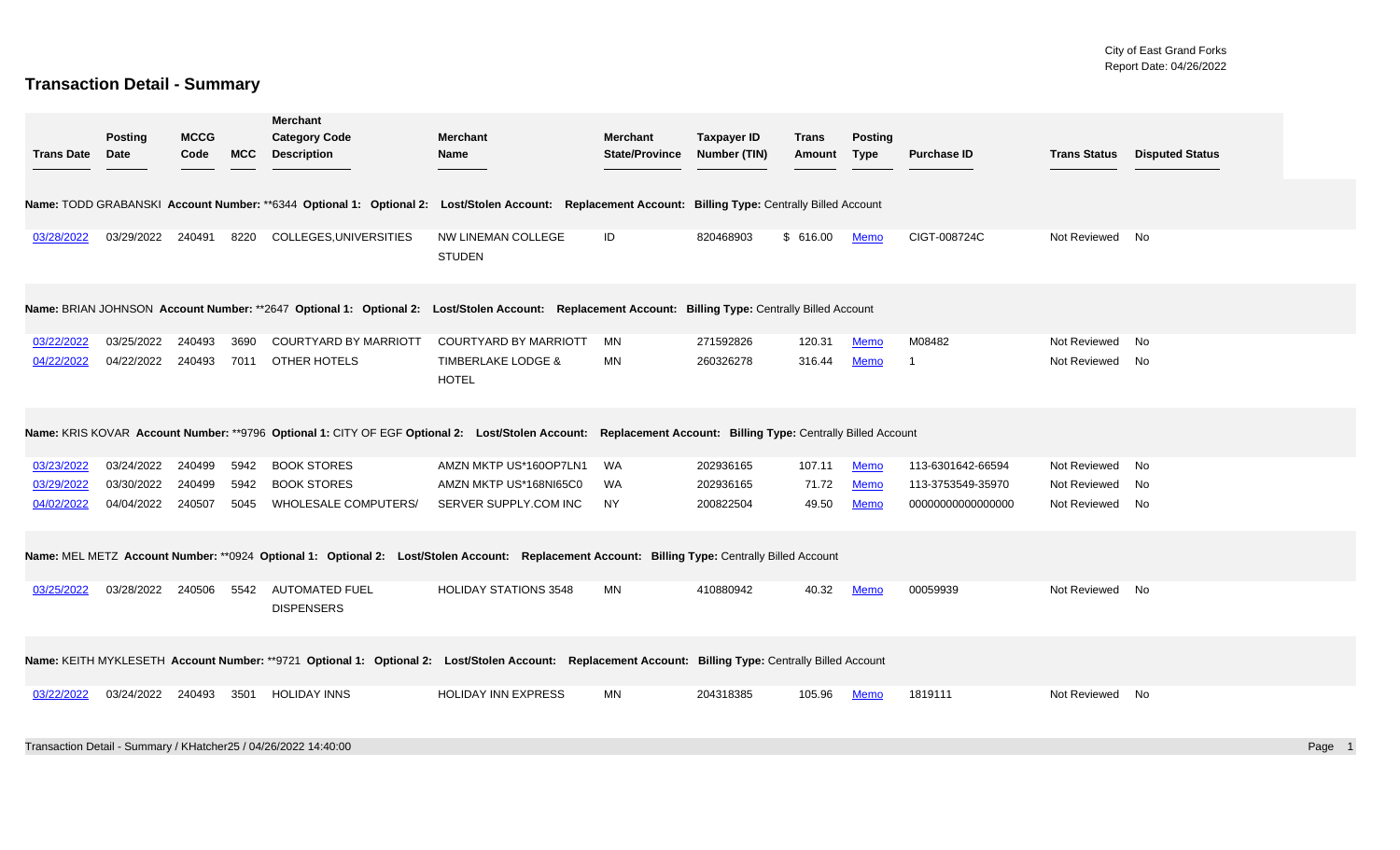#### **Transaction Detail - Summary**

|                   |                        |                     |            | Merchant                                                        |                                                                                                                                                      |                                          |                                    |                        |                               |                    |                     |                        |        |
|-------------------|------------------------|---------------------|------------|-----------------------------------------------------------------|------------------------------------------------------------------------------------------------------------------------------------------------------|------------------------------------------|------------------------------------|------------------------|-------------------------------|--------------------|---------------------|------------------------|--------|
| <b>Trans Date</b> | <b>Posting</b><br>Date | <b>MCCG</b><br>Code | <b>MCC</b> | <b>Category Code</b><br><b>Description</b>                      | <b>Merchant</b><br>Name                                                                                                                              | <b>Merchant</b><br><b>State/Province</b> | <b>Taxpayer ID</b><br>Number (TIN) | <b>Trans</b><br>Amount | <b>Posting</b><br><b>Type</b> | <b>Purchase ID</b> | <b>Trans Status</b> | <b>Disputed Status</b> |        |
|                   |                        |                     |            |                                                                 | Name: RAY RAKOCZY Account Number: **5668 Optional 1: Optional 2: Lost/Stolen Account: Replacement Account: Billing Type: Centrally Billed Account    |                                          |                                    |                        |                               |                    |                     |                        |        |
| 03/31/2022        | 04/04/2022             | 240507              | 5200       | <b>HOME SUPPLY</b><br><b>WAREHOUSE STORES</b>                   | <b>MENARDS GRAND FORKS</b><br><b>ND</b>                                                                                                              | <b>ND</b>                                | 390989248                          | \$258.83               | <b>Memo</b>                   |                    | Not Reviewed No     |                        |        |
| 04/05/2022        | 04/06/2022             | 240491              | 8999       | PROFESSIONAL SERVICES                                           | SQ *INTEGRITY SHIPPING & ND                                                                                                                          |                                          | 800429876                          | 12.53                  | <b>Memo</b>                   | 00023058430154297  | Not Reviewed No     |                        |        |
| 04/20/2022        | 04/21/2022             | 240491              | 8999       | PROFESSIONAL SERVICES                                           | SQ *INTEGRITY SHIPPING & ND                                                                                                                          |                                          | 800429876                          | 13.02                  | Memo                          | 00011529215113040  | Not Reviewed No     |                        |        |
|                   |                        |                     |            |                                                                 | Name: MAREN SWINGEN Account Number: **9812 Optional 1: Optional 2: Lost/Stolen Account: Replacement Account: Billing Type: Centrally Billed Account  |                                          |                                    |                        |                               |                    |                     |                        |        |
| 04/13/2022        | 04/13/2022             | 240500              | 5818       | <b>LARGE DIGITAL GOODS</b><br><b>MERCHANT</b>                   | PRIME VIDEO                                                                                                                                          | <b>WA</b>                                | 820544687                          | (6.42)                 | <b>Memo</b>                   | D01-6992630-27810  | Not Reviewed No     |                        |        |
| 04/13/2022        | 04/13/2022             | 240500              | 5818       | LARGE DIGITAL GOODS<br><b>MERCHANT</b>                          | PRIME VIDEO*1H76Q7YK2                                                                                                                                | <b>WA</b>                                | 911986545                          | 6.42                   | <b>Memo</b>                   | D01-6992630-27810  | Not Reviewed No     |                        |        |
|                   |                        |                     |            |                                                                 | Name: COREY THOMPSON Account Number: **9747 Optional 1: Optional 2: Lost/Stolen Account: Replacement Account: Billing Type: Centrally Billed Account |                                          |                                    |                        |                               |                    |                     |                        |        |
| 03/22/2022        | 03/23/2022             | 240506              | 5542       | <b>AUTOMATED FUEL</b><br><b>DISPENSERS</b>                      | <b>HOLIDAY STATIONS 3548</b>                                                                                                                         | MN                                       | 410880942                          | 41.65                  | <b>Memo</b>                   | 00058227           | Not Reviewed No     |                        |        |
| 04/03/2022        | 04/04/2022             | 240498              | 7399       | <b>BUSINESS SERVICES</b><br>-OTHER                              | AMAZON WEB SERVICES                                                                                                                                  | WA                                       | 911986545                          | 3.50                   | Memo                          | 80000012848971     | Not Reviewed No     |                        |        |
| 04/09/2022        | 04/11/2022             | 240491              | 4814       | TELECOM SVC/CRED CRD<br>CALL                                    | ZOOM.US 888-799-9666                                                                                                                                 | CA                                       | 611648780                          | 16.06                  | <b>Memo</b>                   | opsnth1mydbv6zy    | Not Reviewed No     |                        |        |
|                   |                        |                     |            | Transaction Detail - Summary / KHatcher25 / 04/26/2022 14:40:00 |                                                                                                                                                      |                                          |                                    |                        |                               |                    |                     |                        | Page 2 |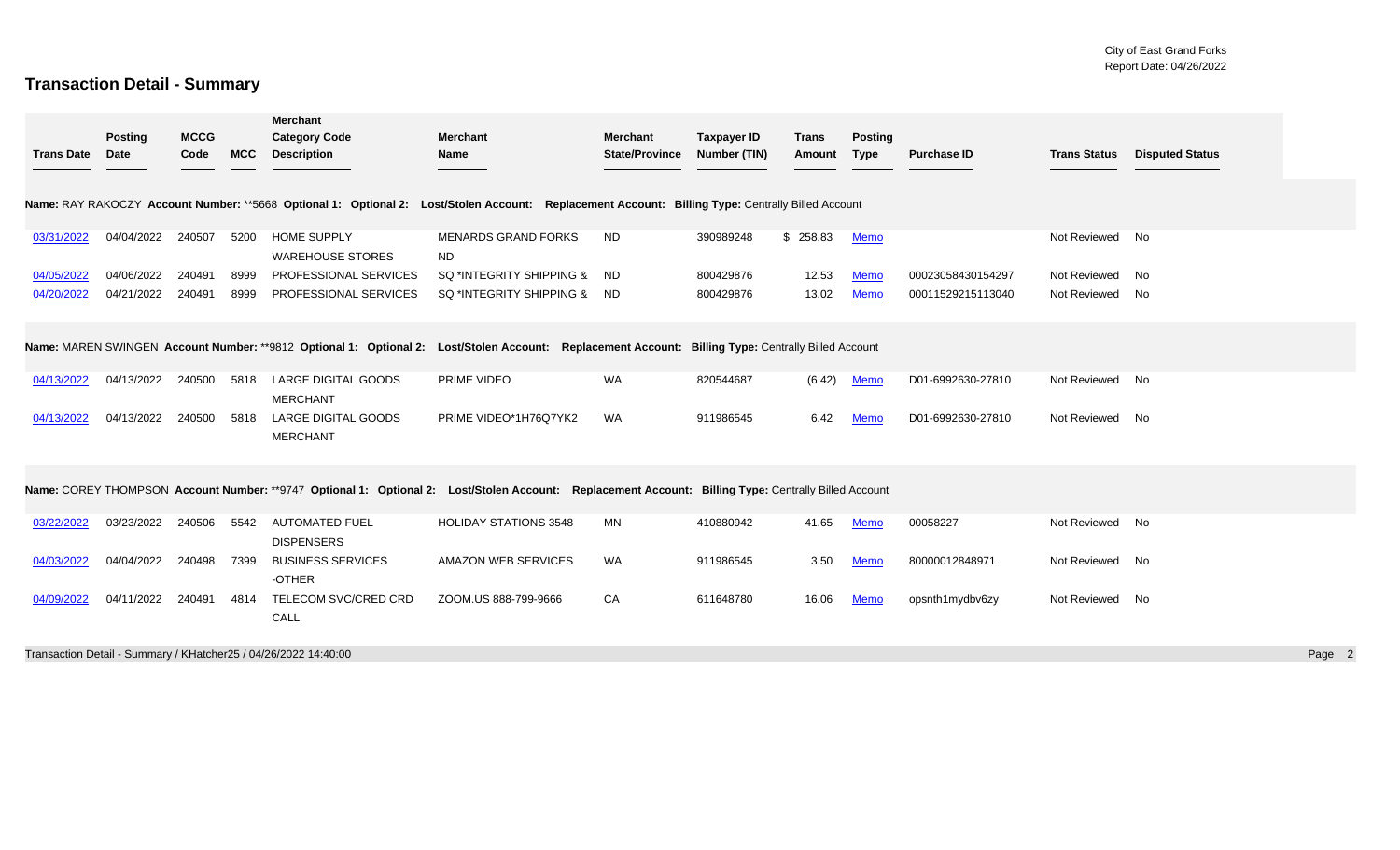#### **Transaction Detail - Summary**

| <b>Trans Date</b>               | <b>Posting</b><br>Date | <b>MCCG</b><br>Code | <b>MCC</b> | Merchant<br><b>Category Code</b><br><b>Description</b>          | <b>Merchant</b><br>Name<br>the contract of the contract of the contract of | Merchant<br><b>State/Province</b> | <b>Taxpayer ID</b><br>Number (TIN) | Trans<br>Amount | <b>Posting</b><br>Type | <b>Purchase ID</b> | <b>Trans Status</b> | <b>Disputed Status</b> |        |
|---------------------------------|------------------------|---------------------|------------|-----------------------------------------------------------------|----------------------------------------------------------------------------|-----------------------------------|------------------------------------|-----------------|------------------------|--------------------|---------------------|------------------------|--------|
| 04/19/2022                      | 04/20/2022             | 240499              |            | 5942 BOOK STORES                                                | AMZN MKTP US*1O8ZH27T1                                                     | WA                                | 202936165                          | \$429.00        | <u>Memo</u>            | 114-4634127-31730  | Not Reviewed No     |                        |        |
| <b>Total Number of Records:</b> |                        | 17                  |            |                                                                 |                                                                            |                                   |                                    |                 |                        |                    |                     |                        |        |
| <b>Total</b>                    |                        |                     |            |                                                                 |                                                                            |                                   |                                    | \$2,201.95      |                        |                    |                     |                        |        |
|                                 |                        |                     |            |                                                                 |                                                                            | End of Report                     |                                    |                 |                        |                    |                     |                        |        |
|                                 |                        |                     |            | Transaction Detail - Summary / KHatcher25 / 04/26/2022 14:40:00 |                                                                            |                                   |                                    |                 |                        |                    |                     |                        | Page 3 |